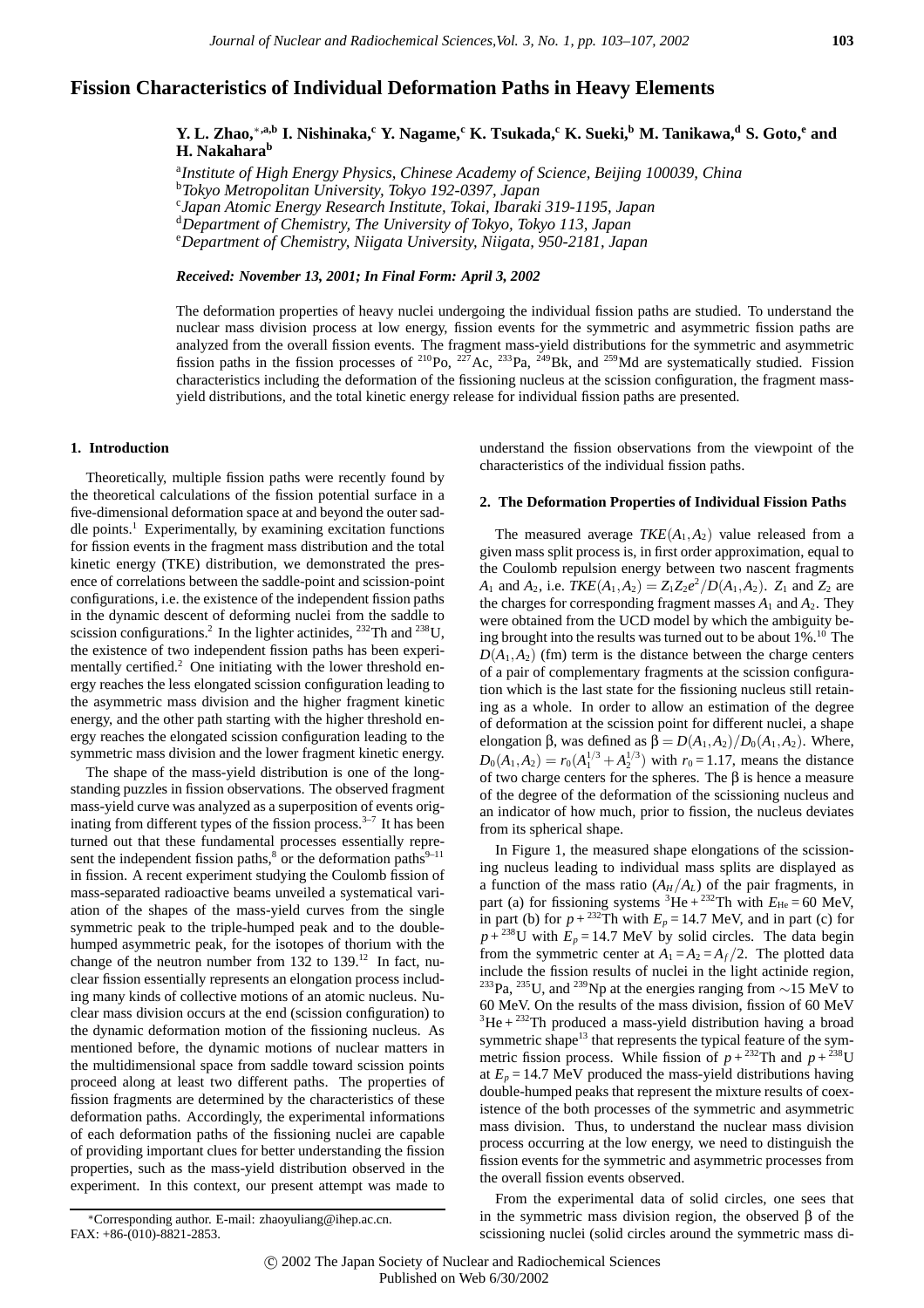vision with  $A_H / A_L \sim 1$ ) show a nearly constant value. In the asymmetric mass division region (solid circles in the area of  $A_H/A_L > 1.5$ , the observed β values of the scissioning nuclei in parts (b) and (c) also remain a nearly constant, but the absolute value is different from that observed in the symmetric mass division region. The question rising here is the β values in between the above two regions are largely varying with the  $A_H/A_L$ . They no longer remain the constant nature in between the symmetric and the asymmetric regions of mass divisions. The interpretation for this phenomenon is that fission events in this mass region are produced by more than one type of the fission processes. Under the assumption of the symmetric and asymmetric fission, we decomposed the overall fission events into two components, for the details of the analysis method the reader may refer to Reference 14. It is noted here that this assumption of two fission components does not deny the existence of more fission paths. Two were considered here because the residuals of the fission events after two-component analysis (for the studied fissioning systems) were less than 5% of the total fission. We also tested that adding more fission paths into the analysis did not essentially alter the results presented in this paper.

Open circles and open triangles are the results for the symmetric and asymmetric fission paths, obtained from the analysis of the  $TKE(A_1, A_2)$  events using the same analytical method in Reference 14. The data of open circles were determined by the initial parameters for the symmetric fission paths, according to the newly discovered regularity: invariance of the final deformation of fissioning nuclei.<sup>9</sup> The results of open circles were obtained from the analysis, showing the β values for the asymmetric mass division in the mixture region. One can find that the analytical data (open triangles) in the region of  $1.1 < A_H/A_L < 1.5$ show almost identical value with the observed data (solid circles) in the region of  $A_H/A_L > 1.5$ . This is to say that nuclei undergoing the asymmetric fission path reach a nearly identical scission configuration prior to rupturing into fragments, because the β value is almost unchanged with the change of the mass



**Figure 1.** The shape elongations of fissioning nuclei undergoing the symmetric (open circles) and asymmetric (open triangles) fission paths are plotted as a function of the mass ratio of a pair of complementary fragments. The measured data points are indicated via solid circles.

split.

Two remarks need to be noted here. The first, the β values for the nuclei undergoing both the symmetric fission path (see part (a) of Figure 1) and the asymmetric fission path (see parts (b) and (c) of Figure 1) show a slight dependence on the mass split. The  $\beta$  variation of either fission path with the  $A_H/A_L$  (in the region of  $A_H/A_L = 1.0-2.0$ ) corresponds to the fluctuation of the TKE ∼ 1.5 MeV. This magnitude, may reflect some important information of the fission processes, but unfortunately is within the order of the experimental ambiguity. Therefore, only from the present experimental data, it is difficult to clarify if this variation carries some specific physical significance for the mass division process of the nuclei. The second, the minimum β value in the asymmetric fission path is observed at the mass split leading to the fragment  $A = 132$  (corresponding to  $A_H / A_L = 1.3$ for  $p + {}^{232}Th$  and 1.25 for  $p + {}^{238}U$  reactions). This may attribute to the presence of the spherical shells  $N = 82$  and  $Z = 50$  in the fragments, and hence provides the direct evidence for the effects of spherical shells on the final mass division process. In Figure 2(a), the shape elongations for the nuclei undergoing the symmetric fission paths are plotted versus the mass number of the fissioning nucleus. A part of data was reported in References 9, 10, and some new experimental data were added into the present plots. One data point is the  $\beta$  value for one fissioning nucleus as indicated by its name. The data in the area covered by all dot-lines in Figure 2(a) are the β for the fissioning systems with the excitation energy ranging from 10 up to 120 MeV. Skipping such a wide energy region, the fission characteristics show a large variation, but one can find that the  $\beta$  value retains a constant and the variation is as small as less than the vertical height of the shadow space. On the other hand, the  $\beta$  values along the horizontal direction also show a constant nature. It is



Figure 2. (a) The shape elongations for nuclei at the scission configuration in the symmetric fission path are plotted as a function of the mass number of the fissioning nucleus. (b) The shape elongations for nuclei at the scission configuration in the asymmetric fission path are plotted as a function of the mass number of the fissioning nucleus. The dot-lines marked areas in (a) and (b) indicate the vertical variations of the values.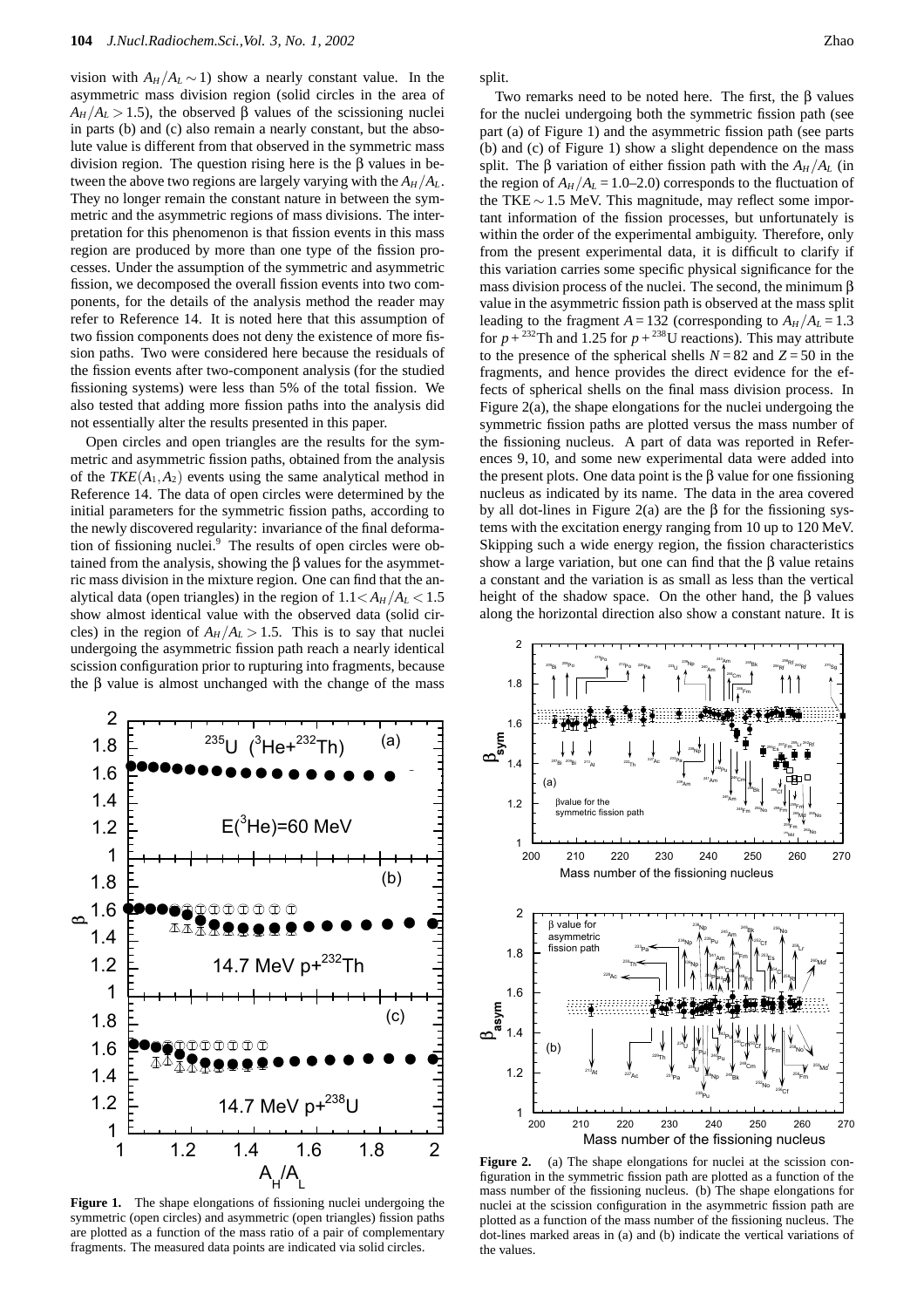to say that the final shape elongations of nuclei undergoing the symmetric fission path are nearly the same and not varied with the mass number of the fissioning nucleus, giving the  $\beta \sim 1.65$ . The data indicated by solid and open squares are the β values for spontaneous fission nuclei in the heavy actinide region. They give different β value from those for the lighter actinide nuclei. This difference in the final deformation of the heavy nucleus  $(A_f \sim 260)$  and the light nucleus  $(A_f \lt 245)$  indicates that the symmetric fission path in the light and heavy actinide is not the same one. From the shape of the fragment mass-yield distribution, it is usually considered that the symmetric fission path nearly vanishes in the region of *Af* ∼ 245, and a sudden change of the fission mode occurs when the nucleus becomes heavier than  $A_f = 256$ . But the results in Figure 2(a) indicate a smooth transition of the β from  $A_f < 245$  with the  $β \sim 1.65$  to  $A_f \sim 260$ with the  $\beta \sim 1.33$ . No sudden change taking place in the fission processes of nuclei is observed when the nucleus changing from the lighter to heavy actinides.

The data in Figure 2(b) are similar with those in 2(a) but for the asymmetric fission path. Due to some discussions of these results have been made in Reference 9, we hence only mention here some natures that are important for the argument in followings. One may have noticed the identical β values for the asymmetric fission path. All nuclei reach a degree of deformation with a constant  $\beta \sim 1.53$  at the scission configuration prior to rupturing into fragments. In conclusion, in the asymmetric fission path the final degrees of the deformation are invariant with the nuclear mass and charge of the fissioning system. The



**Figure 3.** The average total kinetic energies obtained from the experimental measurements (solid circles), the presently derived TKE formula (bold line), Viola's TKE systematics, and theoretical calculations of the dynamic model taking into account one-body dissipation (dashed line with sign "1"), two-body dissipation (dashed line with sign "2"), surface-plus-window dissipation (dashed line with sign "3"), and without dissipation (dashed line with sign "0") are plotted versus the coulomb parameter.

space marked using dot-lines in Figure 2(b) indicates the vertical variation for the  $\beta$  value in the studied  $A_f$ -region, it is generally less than 2% of the absolute value.

## **3. The Total Kinetic Energy Release in Individual Fission Paths**

From the identical shape elongation of fissioning nuclei, the formulas for the TKE release in the symmetric and asymmetric fission paths were derived. In the symmetric fission path the constant β of 1.65 gives TKE =  $0.1173(Z_f^2/A_f^{1/3}) + 7$  MeV, and in the asymmetric fission path the constant  $\beta$  of 1.53 gives TKE =  $0.1217(Z_f^2/A_f^{1/3}) + 4$  MeV.<sup>14</sup> A comparison of the presently derived TKE function with the available experimental data is given in Figure 3. The experimental data are indicated using solid circles, including the results for the lowenergy symmetric fission path and the heavy-ion induced symmetric fission path. The experimental data are taken from References 15–17 and references therein. The new formula (derived from the deformation degree) of the symmetric fission path is shown by the bold line, it is in excellent agreement with the experimental data of solid circles. For comparison, the results of the newest version of Viola's empirical TKE systematics,  $0.1187(Z_f^2/A_f^{1/3}) + 7.3$  MeV (Ref. 18) is also indicated by a solid line. It is surprisingly close to the newly derived one for the symmetric fission path. Thus, we can now make a conclusion that the simple linear dependence of the average TKE release in fission on the coulomb parameter  $Z_f^2 / A_f^{1/3}$  found by Viola et al. essentially originates from the constancy of the shape elongation of the fissioning nucleus at the scission configuration.

In 1980's, Nix and Sierk et al. developed a dynamical model for the nuclear fission process, the dashed lines with the num-



fissioning nuclei over a large region. They show the smooth, systematic changes in the grass characteristics (such as the shape and peak position) of the mass-yield curve for either of the symmetric and asymmetric fission paths for nuclei from pre-actinide to the heavy actinide.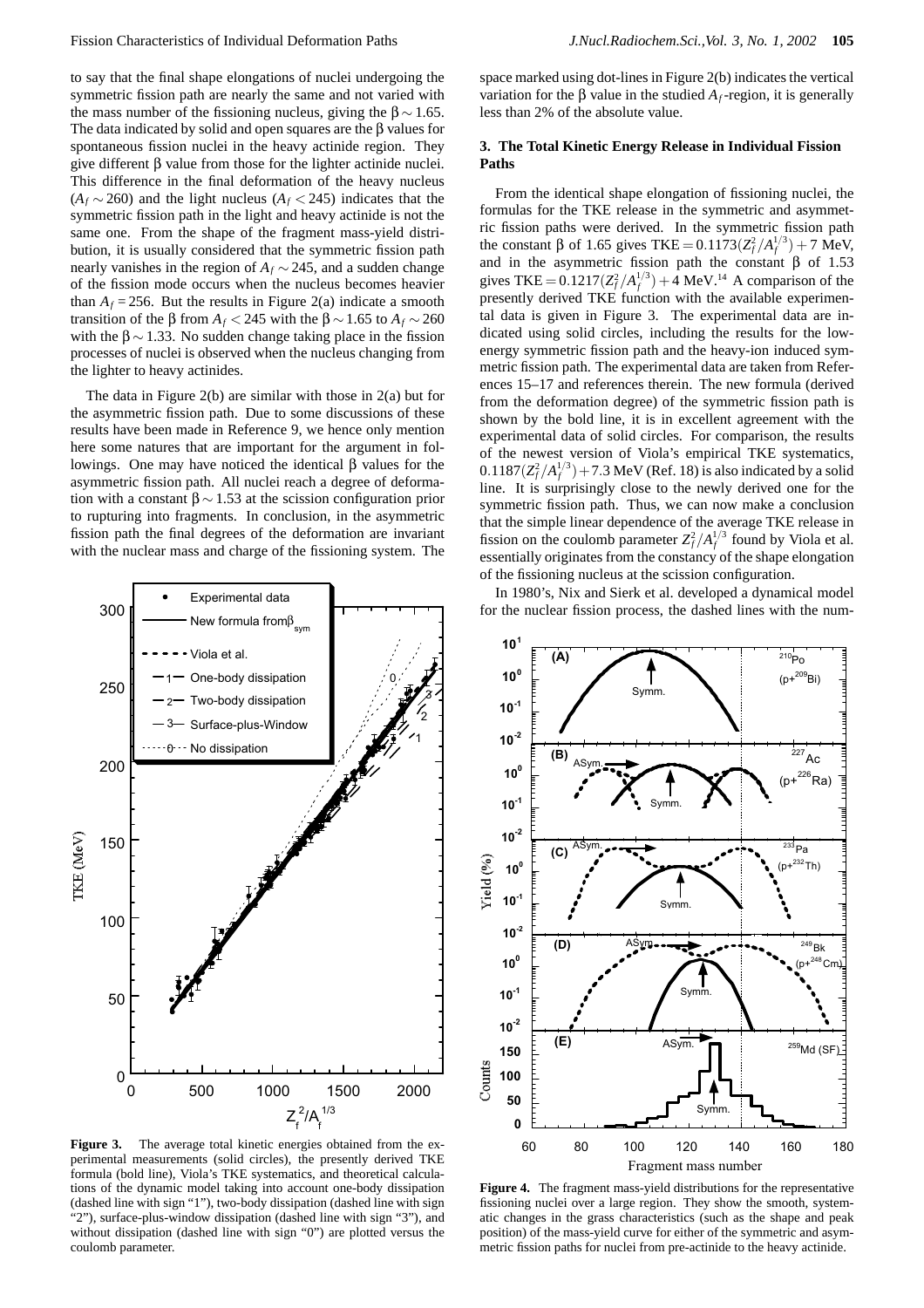ber show their theoretical results.<sup>19</sup> In the calculations, effects of several types of the nuclear dissipation force on the dynamical evolution of the fissioning nucleus beyond the fission saddle point were taken into account. The long-dashed line with the sign "1" is the result for the one-body dissipation, that with the sign "2" for the two-body viscosity, that with the sign "3" for the surface-plus-window dissipation. The results calculated without considering any dissipation force are shown via the short-dashed lines with the sign "0". The theoretical prediction of the dynamical model with the surface-plus-window dissipation shows the best agreement with the experimental data and data obtained from the presently derived TKE formula, except for those in the fission of very heavy nuclei in the region of  $Z_f^2/A_f^{1/3} > 1800$ .

## **4. The Fragment Mass-yield Distributions for Individual Fission Paths**

On the mass-yield curve, the changing tendency of its shape with the change of the fissioning nucleus in the heavy actinide region was studied in Reference 20. Here we expand our view to a wider region of the fissioning nucleus. In Figure 4, the systematic changes of the mass-yield curve in the fission process of the preactinide  $((A)$  <sup>210</sup>Po and (B) <sup>227</sup>Ac), and actinide  $((C)$  <sup>233</sup>Pa, (D) <sup>249</sup>Bk, and (E) <sup>259</sup>Md) are displayed. The data in parts (C) and (D) for the  $^{233}$ Pa and  $^{249}$ Bk are from present measurements. Those in parts (A), (B), and (E) for  $^{210}P_0$  (Ref. 21), <sup>227</sup>Ac (Ref. 22), and <sup>259</sup>Md (Ref. 23) are taken from literature. The corresponding fissioning nuclei and fissioning reactions are indicated in the upper corner of each plot. The solid lines show the mass-yield curves for the symmetric fission path. For  $^{210}P_0$ ,  $227$  Ac, and  $259$  Md fission, they were obtained from the measurements by experiments. For <sup>233</sup>Pa and <sup>249</sup>Bk, they were gained from the TKE intensities by the analysis method described in Reference 14.

In the following discussions, we will concentrate on the varying trend of the mass-yield curves in the symmetric and asymmetric fission paths. The peak positions of mass-yield curves in the symmetric fission path are marked using a vertical arrow with the letter "Symm". The peak positions for the light fragment mass in the asymmetric fission path are marked using a horizontal arrow with the letter "Asym", and those for the heavy fragment mass are marked by a dotted line in the vertical direction.

One sees that for preactinide in <sup>210</sup>Po region, the nuclei fission symmetrically and produce a broad single peak of the fragment mass-yield curve as the one shown in Figure 4(A), In  $^{227}$ Ac region, the fission process produces a triple-humped fragment mass-yield curve as the one given in Figure 4(B), where the symmetric and asymmetric fission paths are of the similar importance in determining the results of the nuclear mass division. But as compared to those in the <sup>210</sup>Po region, the width of the symmetric mass-yield curve becomes narrow. As going into the actinide region, fission of  $^{233}$ Pa as well as  $^{249}$ Bk gives out the double-humped fragment mass-yield curves. This is a typical pattern in the actinides. The results of bold lines from the  $210P_0$ to 249Bk show that the width of the mass-yield curve for the symmetric fission path becomes small with the increase of the mass and charge of the fissioning system. This is probably due to the competition arising from the occurrence of the asymmetric fission path of the dotted lines in Figure 4(B). From the viewpoint of the fission barriers (threshold energies), it has been found that the fission barrier-heights for the symmetric and asymmetric fission paths have the comparable values in the  $227$  Ac region, while in the actinide the former barrier height becomes higher than the latter.<sup>24,25</sup>

On the mass-yield curve for the asymmetric fission path, as shown in Figure 4, the light fragment peak of the asymmetric mass-yield curve smoothly moves towards the heavy side when the nucleus becomes heavier in the actinide region. To the con-

trary, the heavy mass peak does not move away as indicated by a vertical dotted line at the fragment mass *A* ∼ 140. This phenomenon is turned out to be the same reason $14$  leading to the symmetric fragment mass valley to fill in (see gross features of the bold-dashed curves from Figures 4(C) to 4(D)) at the low excitation energy. Previously, this phenomenon was attributed to the decreasing probability for the mass asymmetric fission path with increasing  $A_f$  or  $Z_f$  in actinide region. But the study of fission probabilities for the individual fission paths based on the precise measurements of the TKE intensities indicated that the relative probability for either of the two paths is nearly constant in the light actinide region. This can be also seen in Figure 4, as the fissioning nucleus becomes heavy, the width of symmetric mass-yield curve becomes narrow and sharp (solid curves), while the height of peak (vertical arrow with "Symm." sign) becomes lower. In the same time, the asymmetric peak is lowered. But this trend was not observed in the region of heavy actinides, such as in the fission of the  $259$  Md. The reason has been recently revealed<sup>10</sup> from the deformation properties of the nuclei undergoing individual fission paths: the symmetric fission path in the region of the heavy actinide is different from the one in nuclei of the light actinides.

#### **5. Conclusion**

As the excitation energy varied in such a large range from 10 to 120 MeV, large variations were observed in the characteristics of fission fragments. But the final degree of deformation of the fissioning nucleus was invariant, giving the  $\beta \sim 1.65$  for nuclei in the symmetric fission path and  $\beta \sim 1.53$  for those in the asymmetric fission path.

The formulas for the TKE release in the symmetric and asymmetric fission paths, derived from the identical shape elongation of fissioning nuclei, were presented. They are TKE =  $0.1173(Z_f^2/A_f^{1/3}) + 7$  MeV for the former and TKE =  $0.1217(Z_f^2/A_f^{1/3}) + 4$  MeV for the latter. A comparison of the presently derived TKE function with the available experimental data, and the results of the dynamical model calculations taking into account the effects of one-body, two-body, and surface-plus-window dissipations on the dynamical evolution of the fissioning nucleus beyond the fission saddle point indicated that the presently derived TKE formula reproduced well the experimental observations and were in good agreement with the dynamical calculations for the fission of nuclei in the region of  $Z_f^2/A_f^{1/3}$  < 1800. On the mass-yield distribution, it was found that the varying trend of the gross characteristics in the massyield curve was qualitatively correlated to the changing trend of the relative heights of the fission barriers for the symmetric and asymmetric fission paths.

### **References**

- (1) P. Möller, D. G. Madland, A. J. Sierk, and A. Iwamoto, Nature **409**, 7858 (2001).
- (2) Y. Nagame, I. Nishinaka, K. Tsukada, Y. Oura, S. Ichikawa, H. Ikezoe, Y. L. Zhao, K. Sueki, H. Nakahara, M. Tanikawa, T. Ohtsuki, H. Kudo, Y. Hamajima, K. Takamiya, and Y. H. Chung, Phys. Lett. B **387**, 26 (1996).
- (3) Y. Nagame, I. Nishinaka, K. Tsukada, Y. Oura, S. Ichikawa, H. Ikezoe, Y. L. Zhao, K. Sueki, H. Nakahara, M. Tanikawa, T. Ohtsuki, H. Kudo, Y. Hamajima, K. Takamiya, and Y. H. Chung, Radiochim. Acta **78**, 3 (1997).
- (4) Y. Nagame, I. Nishinaka, Y. L. Zhao, K. Tsukada, S. Ichikawa, Z. Qin, H. Ikezoe, Y. Oura, K. Sueki, H. Nakahara, M. Tanikawa, T. Ohtsuki, S. Goto, H. Kudo, Y. Hamajima, K. Takamiya, K. Nakanishi, and H. Baba, J. Radioanal. Nucl. Chem. **239**, 97 (1999).
- (5) Y. L. Zhao, T. Ohtsuki, Y. Nagame, I. Nishinaka, K. Tsukada, S. Ichikawa, H. Ikezoe, Y. Hatsukawa, H. Hata,